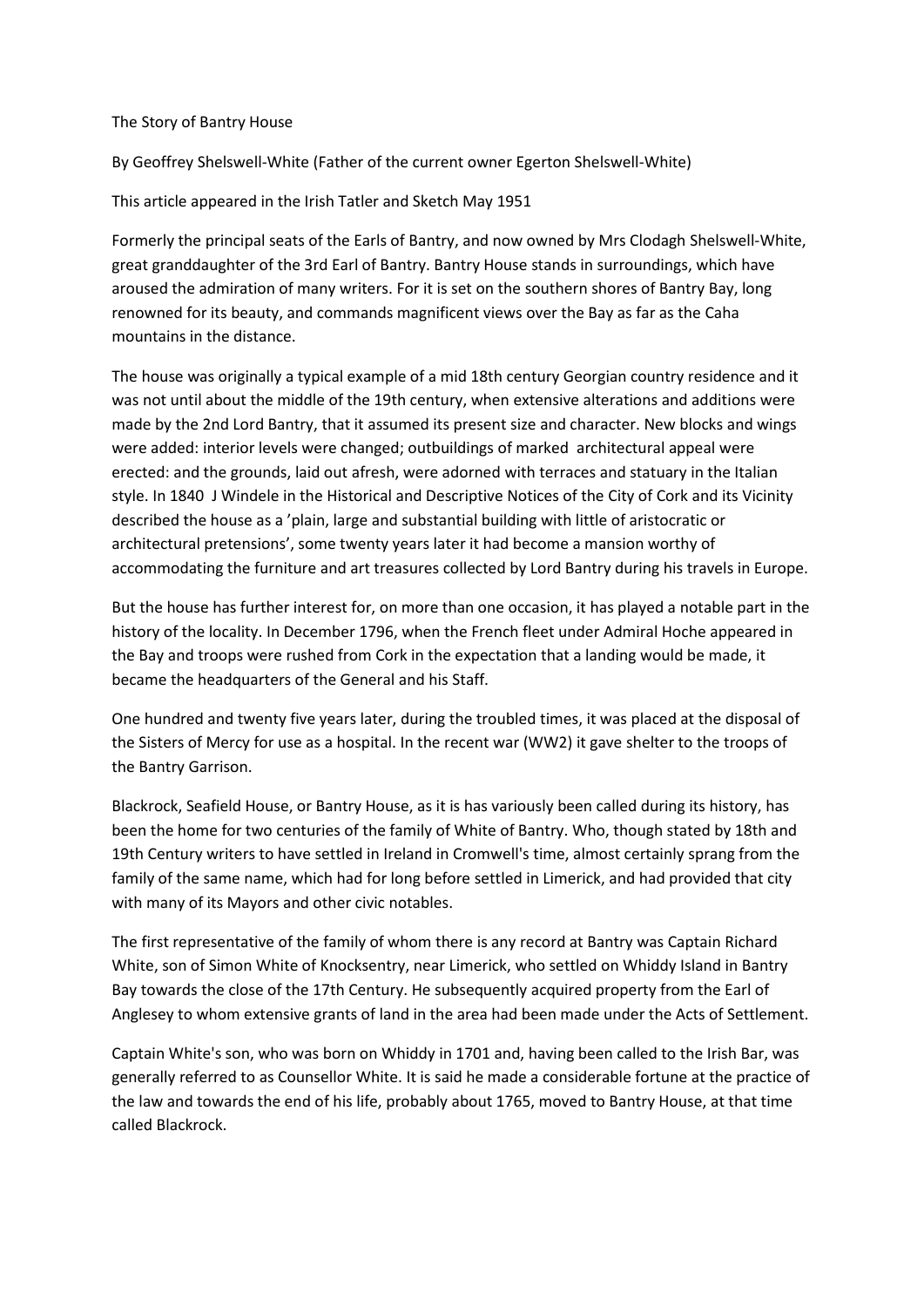Of Counsellor White's son, Simon, there is little on record: but it is worth mentioning that in 1766 he married Frances Jane Hedges Eyre, daughter of Richard Hedges Eyre of Mount Hedges and Macroom Castle, who being descended from the O'Sullivan Beares, the Earls of Desmond, the McCarthy's (Lord Muskerry) and the Brownes (Viscount Kenmare), brought into the family a further measure of Irish blood. Simon's sister, Margaret, wife of Richard Longfield of Longueville, Mallow (later Lord Longueville) played a leading part in the social life in Cork and left behind her a series of letters which throw a most interesting light on Cork life and personalities of the day.

By the end of the now 18th Century the Whites who now held most of the land in the neighbourhood of Bantry and much along the Berehaven Peninsular had become the largest landowners in the area. But they had hitherto passed their lives in comparative obscurity. At the turn of the century, however, they were brought into greater prominence.

When the French Fleet anchored in the Bay in 1796, Richard White, the grandson of Counsellor White, and then a young man of 30, showed great energy and initiative in obtaining intelligence of the enemy's movements, organising the local preparations for resistance and generally assisting the troops, which had been sent from Cork. At the same time, he placed Bantry House, called Seafield, at the disposal of the General and the Headquarters Staff. It will be recalled that, in the event, the French failed to make a landing, but White's services did not go unrewarded. He was created Lord Bantry and a few years later was promoted successively Viscount and then Earl.

By nature a lover of country life, Lord Bantry was well content to live among is tenantry in the remoteness of SouthWest Cork. His eldest son, born in 1800 and later the second Earl, had entirely different tastes, for his interest laid in the arts and not in country pursuits.

As a young man, and later in the company with his wife, (née Lady Mary O'Brien, daughter of the second Marquis of Thomond), he travelled extensively in Europe. Visiting countries as far distant as Russia and Poland and seeking out the pieces which were to form his remarkable collection of furniture, tapestries and other works of art.

When Lord Bantry died in 1868 he had indeed left his mark on Bantry House. But he left no children. The title and estate therefore passed to his brother, William, who until then had lived at Macroom Castle, an inheritance from his great uncle, Robert Hedges-Eyre. By his wife (Jane Herbert of Muckross), William, 3rd Lord of Bantry, had five daughters and an only son who became the 4th and last Lord Bantry. On his death the title became extinct and the property passed through his eldest sister Elizabeth Leigh, who assumed the additional name White. Mr Leigh-White, who had married Arethusa Hawker, died in 1920 and was succeeded by his daughter, Clodagh now Mrs Shelswell-White.

The more recent history of Bantry House and its owners is so closely linked with the art treasures in the house that it is well to mention a few of the items included in Lord Bantry's collection. Most of the pieces he brought there are still at Bantry. Stephen Gwynne has said that they gain piquancy by contrast with the rugged beauty which surrounds the house and has referred to them as 'the Wallace Collection of Ireland.'